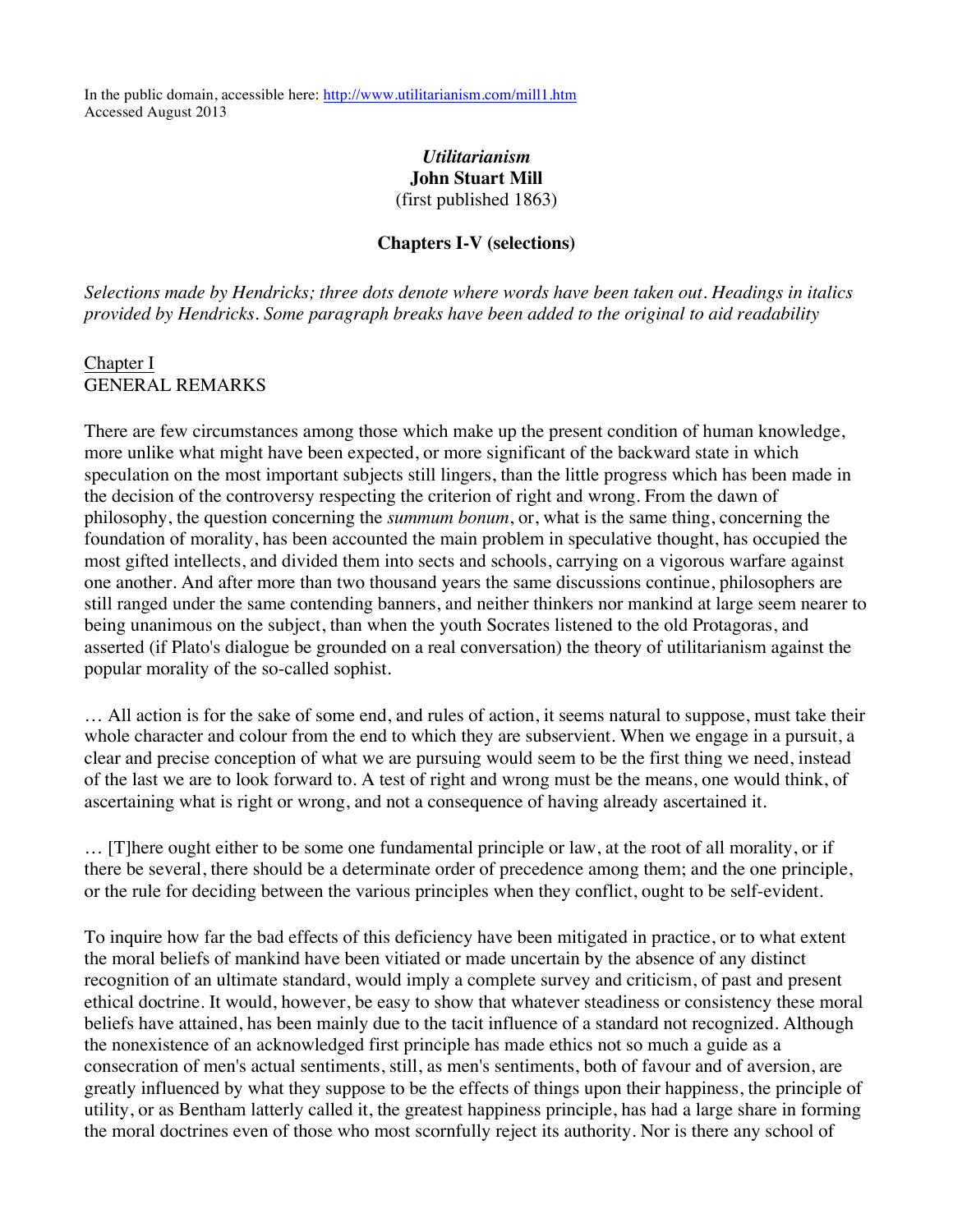thought which refuses to admit that the influence of actions on happiness is a most material and even predominant consideration in many of the details of morals, however unwilling to acknowledge it as the fundamental principle of morality, and the source of moral obligation. …

On the present occasion, I shall, without further discussion of the other theories, attempt to contribute something towards the understanding and appreciation of the Utilitarian or Happiness theory, and towards such proof as it is susceptible of. It is evident that this cannot be proof in the ordinary and popular meaning of the term. Questions of ultimate ends are not amenable to direct proof. Whatever can be proved to be good, must be so by being shown to be a means to something admitted to be good without proof. The medical art is proved to be good by its conducing to health; but how is it possible to prove that health is good? The art of music is good, for the reason, among others, that it produces pleasure; but what proof is it possible to give that pleasure is good? If, then, it is asserted that there is a comprehensive formula, including all things which are in themselves good, and that whatever else is good, is not so as an end, but as a mean, the formula may be accepted or rejected, but is not a subject of what is commonly understood by proof. We are not, however, to infer that its acceptance or rejection must depend on blind impulse, or arbitrary choice. There is a larger meaning of the word proof, in which this question is as amenable to it as any other of the disputed questions of philosophy. The subject is within the cognizance of the rational faculty; and neither does that faculty deal with it solely in the way of intuition. Considerations may be presented capable of determining the intellect either to give or withhold its assent to the doctrine; and this is equivalent to proof.

…

### Chapter II WHAT UTILITARIANISM IS

…

### *The Greatest Happiness Principle*

The creed which accepts as the foundation of morals, Utility, or the Greatest Happiness Principle, holds that actions are right in proportion as they tend to promote happiness, wrong as they tend to produce the reverse of happiness. By happiness is intended pleasure, and the absence of pain; by unhappiness, pain, and the privation of pleasure. To give a clear view of the moral standard set up by the theory, much more requires to be said; in particular, what things it includes in the ideas of pain and pleasure; and to what extent this is left an open question. But these supplementary explanations do not affect the theory of life on which this theory of morality is grounded—namely, that pleasure, and freedom from pain, are the only things desirable as ends; and that all desirable things (which are as numerous in the utilitarian as in any other scheme) are desirable either for the pleasure inherent in themselves, or as means to the promotion of pleasure and the prevention of pain.

### *Is utilitarianism a view worthy only of pigs? Discussion of different kinds of pleasures*

Now, such a theory of life excites in many minds, and among them in some of the most estimable in feeling and purpose, inveterate dislike. To suppose that life has (as they express it) no higher end than pleasure—no better and nobler object of desire and pursuit—they designate as utterly mean and groveling; as a doctrine worthy only of swine, to whom the followers of Epicurus were, at a very early period, contemptuously likened; and modern holders of the doctrine are occasionally made the subject of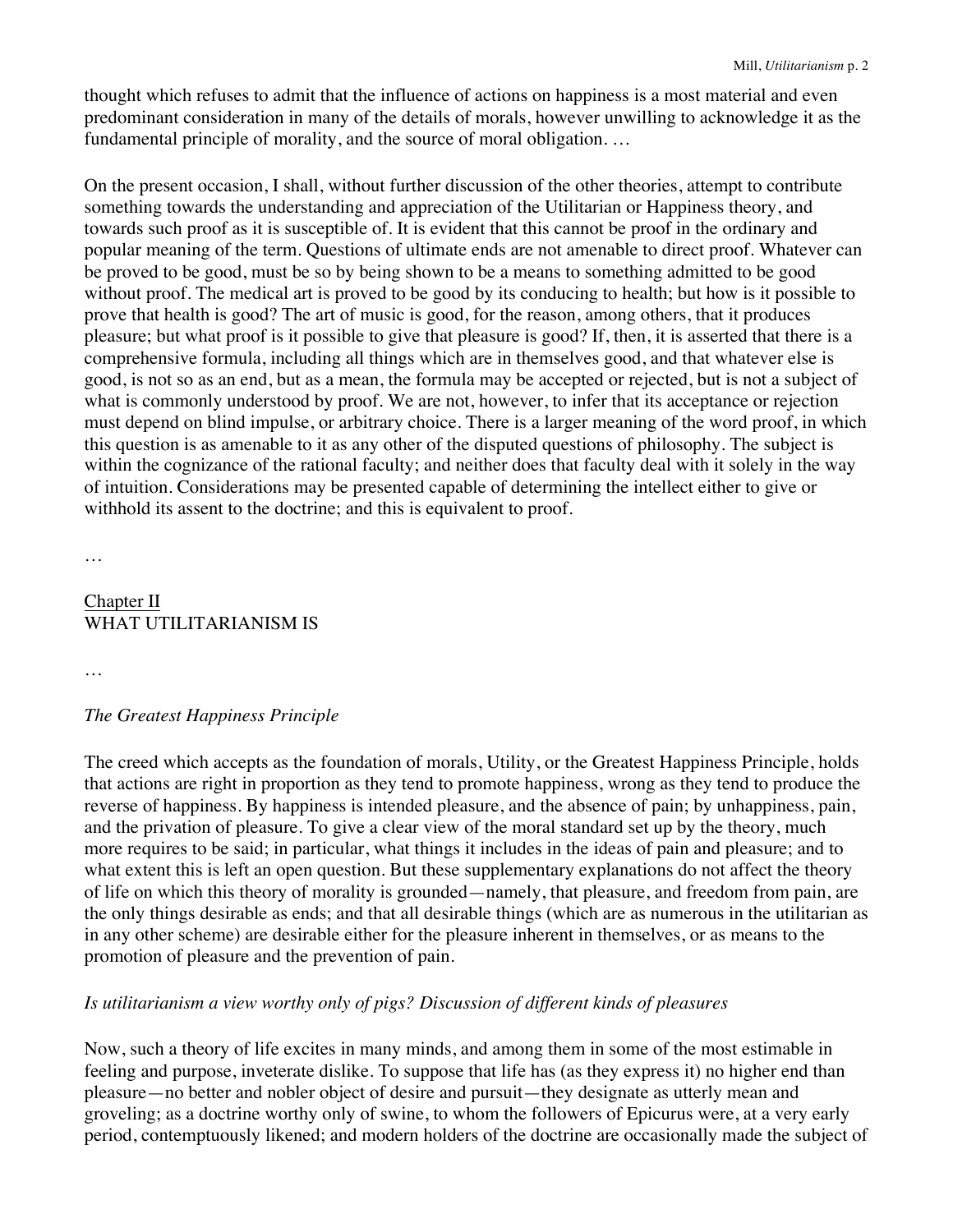equally polite comparisons by its German, French, and English assailants.

When thus attacked, the Epicureans have always answered, that it is not they, but their accusers, who represent human nature in a degrading light; since the accusation supposes human beings to be capable of no pleasures except those of which swine are capable. If this supposition were true, the charge could not be gainsaid, but would then be no longer an imputation; for if the sources of pleasure were precisely the same to human beings and to swine, the rule of life which is good enough for the one would be good enough for the other. The comparison of the Epicurean life to that of beasts is felt as degrading, precisely because a beast's pleasures do not satisfy a human being's conceptions of happiness. Human beings have faculties more elevated than the animal appetites, and when once made conscious of them, do not regard anything as happiness which does not include their gratification. … [T]here is no known Epicurean theory of life which does not assign to the pleasures of the intellect, of the feelings and imagination, and of the moral sentiments, a much higher value as pleasures than to those of mere sensation.

It must be admitted, however, that utilitarian writers in general have placed the superiority of mental over bodily pleasures chiefly in the greater permanency, safety, uncostliness, etc., of the former—that is, in their circumstantial advantages rather than in their intrinsic nature. And on all these points utilitarians have fully proved their case; but they might have taken the other, and, as it may be called, higher ground, with entire consistency. It is quite compatible with the principle of utility to recognize the fact, that some *kinds* of pleasure are more desirable and more valuable than others. It would be absurd that while, in estimating all other things, quality is considered as well as quantity, the estimation of pleasures should be supposed to depend on quantity alone.

If I am asked, what I mean by difference of quality in pleasures, or what makes one pleasure more valuable than another, merely as a pleasure, except its being greater in amount, there is but one possible answer. Of two pleasures, if there be one to which all or almost all who have experience of both give a decided preference, irrespective of any feeling of moral obligation to prefer it, that is the more desirable pleasure. If one of the two is, by those who are competently acquainted with both, placed so far above the other that they prefer it, even though knowing it to be attended with a greater amount of discontent, and would not resign it for any quantity of the other pleasure which their nature is capable of, we are justified in ascribing to the preferred enjoyment a superiority in quality, so far outweighing quantity as to render it, in comparison, of small account.

### *Those who have experienced both "higher" and "lower" pleasures prefer the higher ones*

Now it is an unquestionable fact that those who are equally acquainted with, and equally capable of appreciating and enjoying, both, do give a most marked preference to the manner of existence which employs their higher faculties. Few human creatures would consent to be changed into any of the lower animals, for a promise of the fullest allowance of a beast's pleasures; no intelligent human being would consent to be a fool, no instructed person would be an ignoramus, no person of feeling and conscience would be selfish and base, even though they should be persuaded that the fool, the dunce, or the rascal is better satisfied with his lot than they are with theirs. They would not resign what they possess more than he for the most complete satisfaction of all the desires which they have in common with him. If they ever fancy they would, it is only in cases of unhappiness so extreme, that to escape from it they would exchange their lot for almost any other, however undesirable in their own eyes. A being of higher faculties requires more to make him happy, is capable probably of more acute suffering, and certainly accessible to it at more points, than one of an inferior type; but in spite of these liabilities, he can never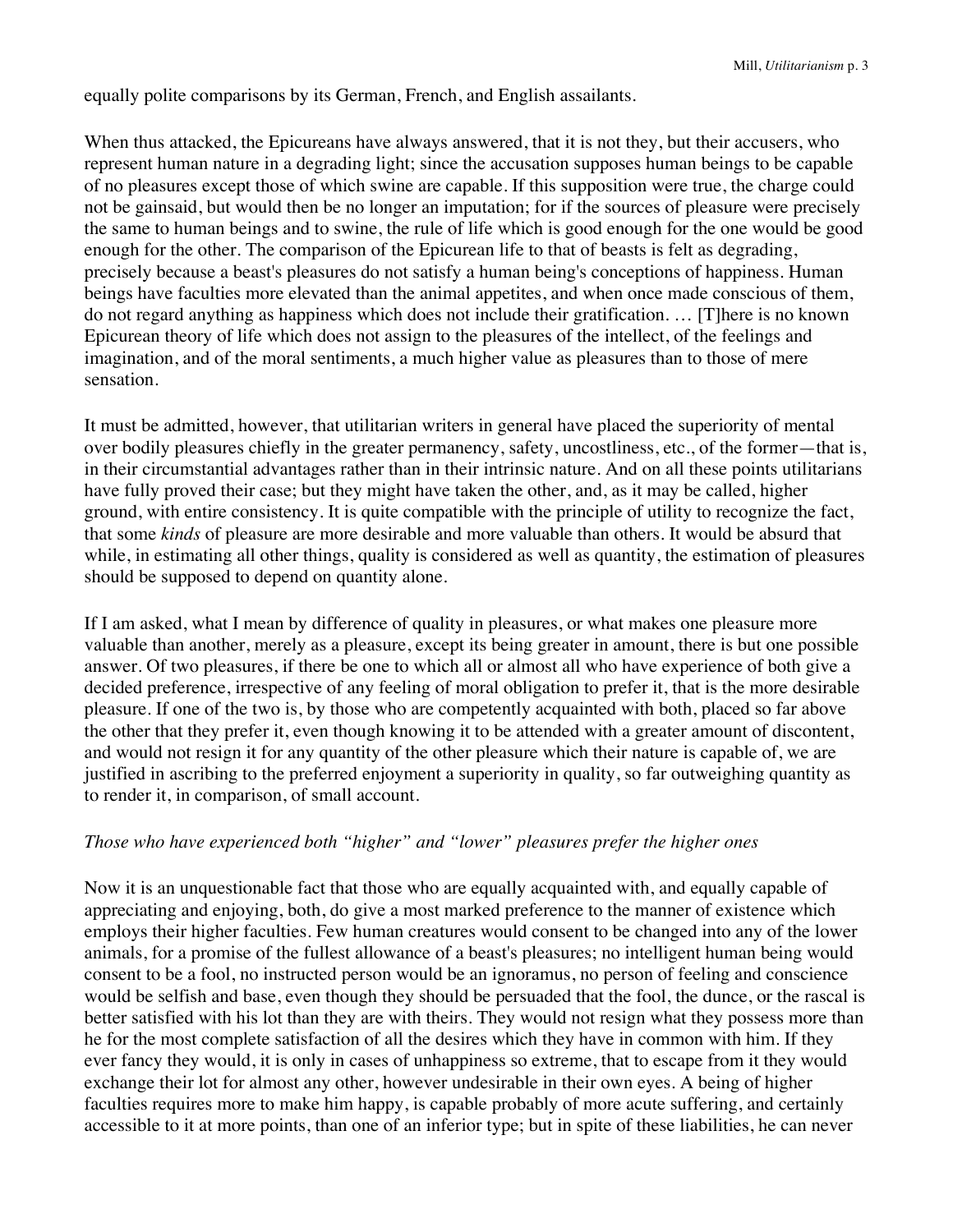really wish to sink into what he feels to be a lower grade of existence.

We may give what explanation we please of this unwillingness; we may attribute it to pride, a name which is given indiscriminately to some of the most and to some of the least estimable feelings of which mankind are capable: we may refer it to the love of liberty and personal independence, an appeal to which was with the Stoics one of the most effective means for the inculcation of it; to the love of power, or to the love of excitement, both of which do really enter into and contribute to it: but its most appropriate appellation is a sense of dignity, which all human beings possess in one form or other, and in some, though by no means in exact, proportion to their higher faculties, and which is so essential a part of the happiness of those in whom it is strong, that nothing which conflicts with it could be, otherwise than momentarily, an object of desire to them.

Whoever supposes that this preference takes place at a sacrifice of happiness—that the superior being, in anything like equal circumstances, is not happier than the inferior—confounds the two very different ideas, of happiness, and content. It is indisputable that the being whose capacities of enjoyment are low, has the greatest chance of having them fully satisfied; and a highly endowed being will always feel that any happiness which he can look for, as the world is constituted, is imperfect. But he can learn to bear its imperfections, if they are at all bearable; and they will not make him envy the being who is indeed unconscious of the imperfections, but only because he feels not at all the good which those imperfections qualify. It is better to be a human being dissatisfied than a pig satisfied; better to be Socrates dissatisfied than a fool satisfied. And if the fool, or the pig, are a different opinion, it is because they only know their own side of the question. The other party to the comparison knows both sides.

It may be objected, that many who are capable of the higher pleasures, occasionally, under the influence of temptation, postpone them to the lower. But this is quite compatible with a full appreciation of the intrinsic superiority of the higher. Men often, from infirmity of character, make their election for the nearer good, though they know it to be the less valuable; and this no less when the choice is between two bodily pleasures, than when it is between bodily and mental. They pursue sensual indulgences to the injury of health, though perfectly aware that health is the greater good.

It may be further objected, that many who begin with youthful enthusiasm for everything noble, as they advance in years sink into indolence and selfishness. But I do not believe that those who undergo this very common change, voluntarily choose the lower description of pleasures in preference to the higher. I believe that before they devote themselves exclusively to the one, they have already become incapable of the other. Capacity for the nobler feelings is in most natures a very tender plant, easily killed, not only by hostile influences, but by mere want of sustenance; and in the majority of young persons it speedily dies away if the occupations to which their position in life has devoted them, and the society into which it has thrown them, are not favourable to keeping that higher capacity in exercise. Men lose their high aspirations as they lose their intellectual tastes, because they have not time or opportunity for indulging them; and they addict themselves to inferior pleasures, not because they deliberately prefer them, but because they are either the only ones to which they have access, or the only ones which they are any longer capable of enjoying. It may be questioned whether any one who has remained equally susceptible to both classes of pleasures, ever knowingly and calmly preferred the lower; though many, in all ages, have broken down in an ineffectual attempt to combine both.

From this verdict of the only competent judges, I apprehend there can be no appeal. On a question which is the best worth having of two pleasures, or which of two modes of existence is the most grateful to the feelings, apart from its moral attributes and from its consequences, the judgment of those who are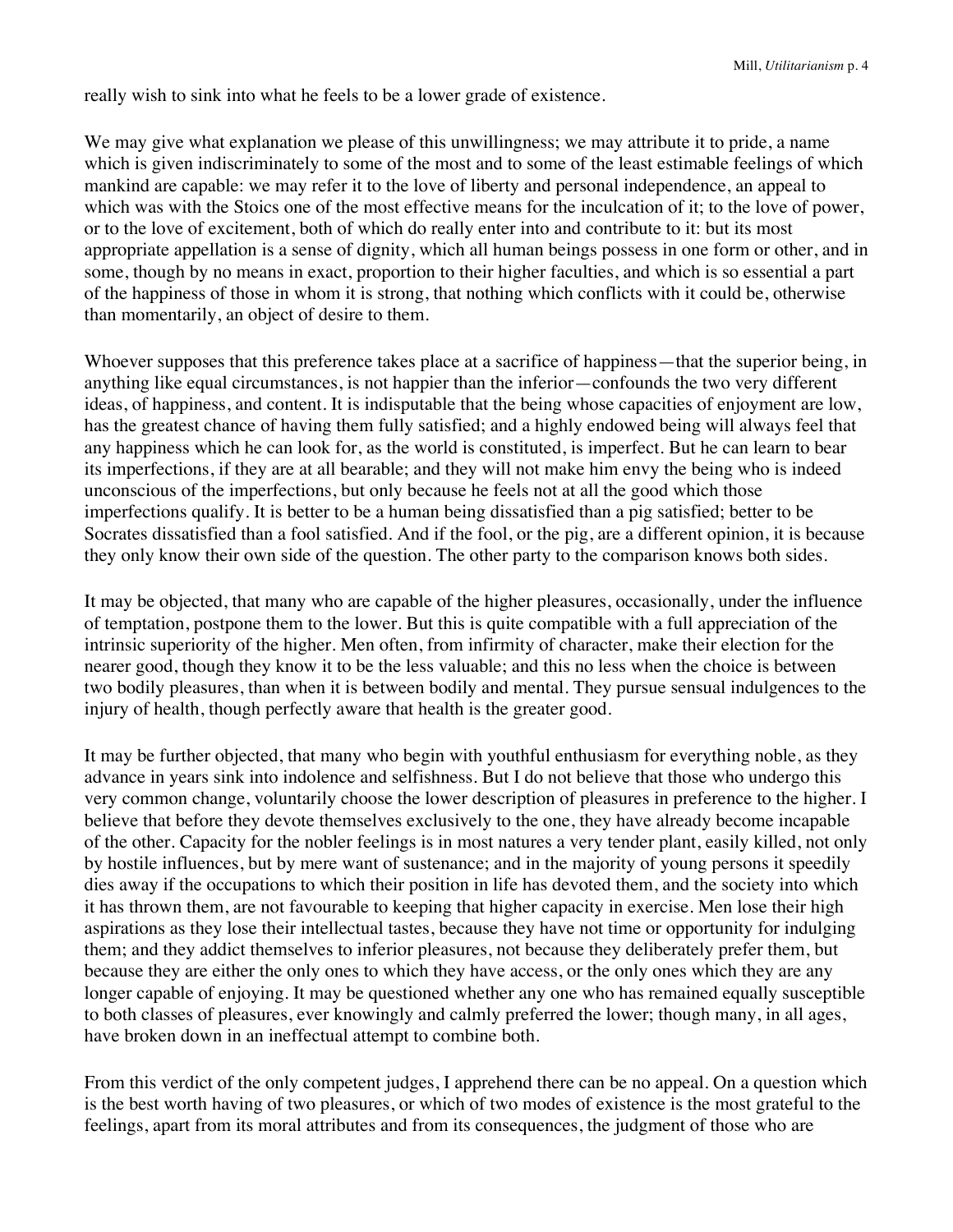qualified by knowledge of both, or, if they differ, that of the majority among them, must be admitted as final. And there needs be the less hesitation to accept this judgment respecting the quality of pleasures, since there is no other tribunal to be referred to even on the question of quantity. What means are there of determining which is the acutest of two pains, or the intensest of two pleasurable sensations, except the general suffrage of those who are familiar with both? Neither pains nor pleasures are homogeneous, and pain is always heterogeneous with pleasure. What is there to decide whether a particular pleasure is worth purchasing at the cost of a particular pain, except the feelings and judgment of the experienced? When, therefore, those feelings and judgment declare the pleasures derived from the higher faculties to be preferable *in kind*, apart from the question of intensity, to those of which the animal nature, disjoined from the higher faculties, is susceptible, they are entitled on this subject to the same regard.

I have dwelt on this point, as being a necessary part of a perfectly just conception of Utility or Happiness, considered as the directive rule of human conduct. But it is by no means an indispensable condition to the acceptance of the utilitarian standard; for that standard is not the agent's own greatest happiness, but the greatest amount of happiness altogether; and if it may possibly be doubted whether a noble character is always the happier for its nobleness, there can be no doubt that it makes other people happier, and that the world in general is immensely a gainer by it. Utilitarianism, therefore, could only attain its end by the general cultivation of nobleness of character, even if each individual were only benefited by the nobleness of others, and his own, so far as happiness is concerned, were a sheer deduction from the benefit. But the bare enunciation of such an absurdity as this last, renders refutation superfluous.

### *The highest goal of human life*

According to the Greatest Happiness Principle, as above explained, the ultimate end, with reference to and for the sake of which all other things are desirable (whether we are considering our own good or that of other people), is an existence exempt as far as possible from pain, and as rich as possible in enjoyments, both in point of quantity and quality; the test of quality, and the rule for measuring it against quantity, being the preference felt by those who in their opportunities of experience, to which must be added their habits of self-consciousness and self-observation, are best furnished with the means of comparison. This, being, according to the utilitarian opinion, the end of human action, is necessarily also the standard of morality; which may accordingly be defined, the rules and precepts for human conduct, by the observance of which an existence such as has been described might be, to the greatest extent possible, secured to all mankind; and not to them only, but, so far as the nature of things admits, to the whole sentient creation.

*Utilitarians look not just to one's own happiness, but to that of all concerned with action; impartiality between one's own happiness and that of all others*

I must again repeat, what the assailants of utilitarianism seldom have the justice to acknowledge, that the happiness which forms the utilitarian standard of what is right in conduct, is not the agent's own happiness, but that of all concerned. As between his own happiness and that of others, utilitarianism requires him to be as strictly impartial as a disinterested and benevolent spectator. In the golden rule of Jesus of Nazareth, we read the complete spirit of the ethics of utility. To do as you would be done by, and to love your neighbour as yourself, constitute the ideal perfection of utilitarian morality.

<sup>…</sup>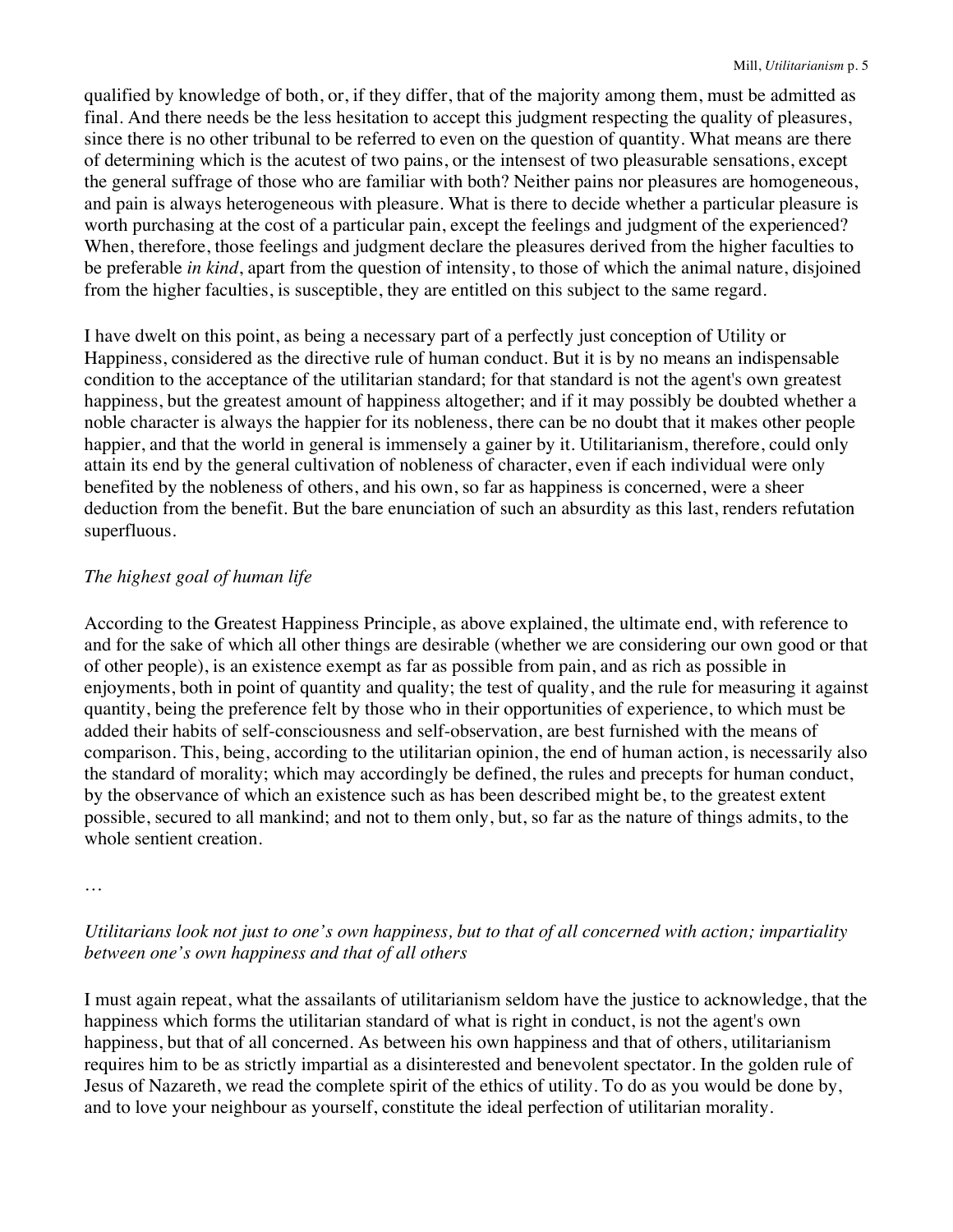As the means of making the nearest approach to this ideal, utility would enjoin, first, that laws and social arrangements should place the happiness, or (as speaking practically it may be called) the interest, of every individual, as nearly as possible in harmony with the interest of the whole; and secondly, that education and opinion, which have so vast a power over human character, should so use that power as to establish in the mind of every individual an indissoluble association between his own happiness and the good of the whole; … so that not only he may be unable to conceive the possibility of happiness to himself, consistently with conduct opposed to the general good, but also that a direct impulse to promote the general good may be in every individual one of the habitual motives of action, and the sentiments connected therewith may fill a large and prominent place in every human being's sentient existence. …

### *Isn't it too much to ask people to always act to promote the happiness of others?*

The objectors to utilitarianism cannot always be charged with representing it in a discreditable light. On the contrary, those among them who entertain anything like a just idea of its disinterested character, sometimes find fault with its standard as being too high for humanity. They say it is exacting too much to require that people shall always act from the inducement of promoting the general interests of society. But this is to mistake the very meaning of a standard of morals, and confound the rule of action with the motive of it. It is the business of ethics to tell us what are our duties, or by what test we may know them; but no system of ethics requires that the sole motive of all we do shall be a feeling of duty; on the contrary, ninety-nine hundredths of all our actions are done from other motives, and rightly so done, if the rule of duty does not condemn them.

It is the more unjust to utilitarianism that this particular misapprehension should be made a ground of objection to it, inasmuch as utilitarian moralists have gone beyond almost all others in affirming that the motive has nothing to do with the morality of the action, though much with the worth of the agent. He who saves a fellow creature from drowning does what is morally right, whether his motive be duty, or the hope of being paid for his trouble;<sup>1</sup> he who betrays the friend that trusts him, is guilty of a crime, even if his object be to serve another friend to whom he is under greater obligations.

But to speak only of actions done from the motive of duty, and in direct obedience to principle: it is a misapprehension of the utilitarian mode of thought, to conceive it as implying that people should fix their minds upon so wide a generality as the world, or society at large. The great majority of good actions are intended not for the benefit of the world, but for that of individuals, of which the good of the world is made up; and the thoughts of the most virtuous man need not on these occasions travel beyond the particular persons concerned, except so far as is necessary to assure himself that in benefiting them he is not violating the rights, that is, the legitimate and authorized expectations, of any one else. The multiplication of happiness is, according to the utilitarian ethics, the object of virtue: the occasions on which any person (except one in a thousand) has it in his power to do this on an extended scale, in other words to be a public benefactor, are but exceptional; and on these occasions alone is he called on to consider public utility; in every other case, private utility, the interest or happiness of some few persons, is all he has to attend to. Those alone the influence of whose actions extends to society in general, need concern themselves habitually about large an object.

In the case of abstinences indeed- of things which people forbear to do from moral considerations, though the consequences in the particular case might be beneficial—it would be unworthy of an intelligent agent not to be consciously aware that the action is of a class which, if practiced generally, would be generally injurious, and that this is the ground of the obligation to abstain from it. The amount of regard for the public interest implied in this recognition, is no greater than is demanded by every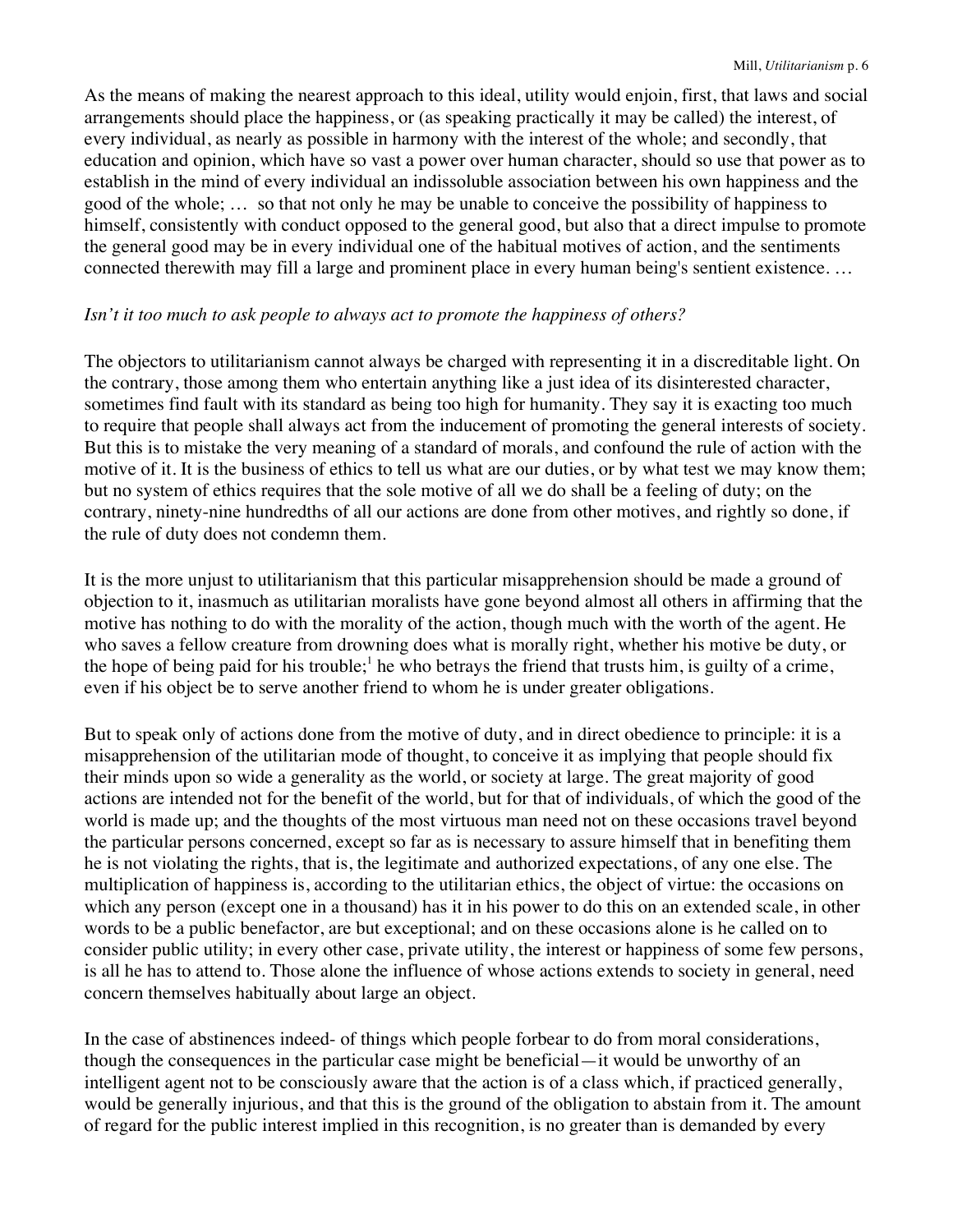system of morals, for they all enjoin to abstain from whatever is manifestly pernicious to society.

…

### *We should think about happiness in the longer term, such as upholding rules that promote happiness*

Again, Utility is often summarily stigmatised as an immoral doctrine by giving it the name of Expediency, and taking advantage of the popular use of that term to contrast it with Principle. But the Expedient, in the sense in which it is opposed to the Right, generally means that which is expedient for the particular interest of the agent himself; as when a minister sacrifices the interests of his country to keep himself in place. When it means anything better than this, it means that which is expedient for some immediate object, some temporary purpose, but which violates a rule whose observance is expedient in a much higher degree. The Expedient, in this sense, instead of being the same thing with the useful, is a branch of the hurtful. Thus, it would often be expedient, for the purpose of getting over some momentary embarrassment, or attaining some object immediately useful to ourselves or others, to tell a lie. But inasmuch as the cultivation in ourselves of a sensitive feeling on the subject of veracity, is one of the most useful, and the enfeeblement of that feeling one of the most hurtful, things to which our conduct can be instrumental; and inasmuch as any, even unintentional, deviation from truth, does that much towards weakening the trustworthiness of human assertion, which is not only the principal support of all present social well-being, but the insufficiency of which does more than any one thing that can be named to keep back civilisation, virtue, everything on which human happiness on the largest scale depends; we feel that the violation, for a present advantage, of a rule of such transcendant expediency, is not expedient ….

Yet that even this rule, sacred as it is, admits of possible exceptions, is acknowledged by all moralists; the chief of which is when the withholding of some fact (as of information from a malefactor, or of bad news from a person dangerously ill) would save an individual (especially an individual other than oneself) from great and unmerited evil, and when the withholding can only be effected by denial. But in order that the exception may not extend itself beyond the need, and may have the least possible effect in weakening reliance on veracity, it ought to be recognised, and, if possible, its limits defined; and if the principle of utility is good for anything, it must be good for weighing these conflicting utilities against one another, and marking out the region within which one or the other preponderates.

### *Do we have to calculate consequences before each and every action?*

Again, defenders of utility often find themselves called upon to reply to such objections as this—that there is not time, previous to action, for calculating and weighing the effects of any line of conduct on the general happiness. This is exactly as if any one were to say that it is impossible to guide our conduct by Christianity, because there is not time, on every occasion on which anything has to be done, to read through the Old and New Testaments. The answer to the objection is, that there has been ample time, namely, the whole past duration of the human species. During all that time, mankind have been learning by experience the tendencies of actions; on which experience all the prudence, as well as all the morality of life, are dependent. People talk as if the commencement of this course of experience had hitherto been put off, and as if, at the moment when some man feels tempted to meddle with the property or life of another, he had to begin considering for the first time whether murder and theft are injurious to human happiness. Even then I do not think that he would find the question very puzzling; but, at all events, the matter is now done to his hand.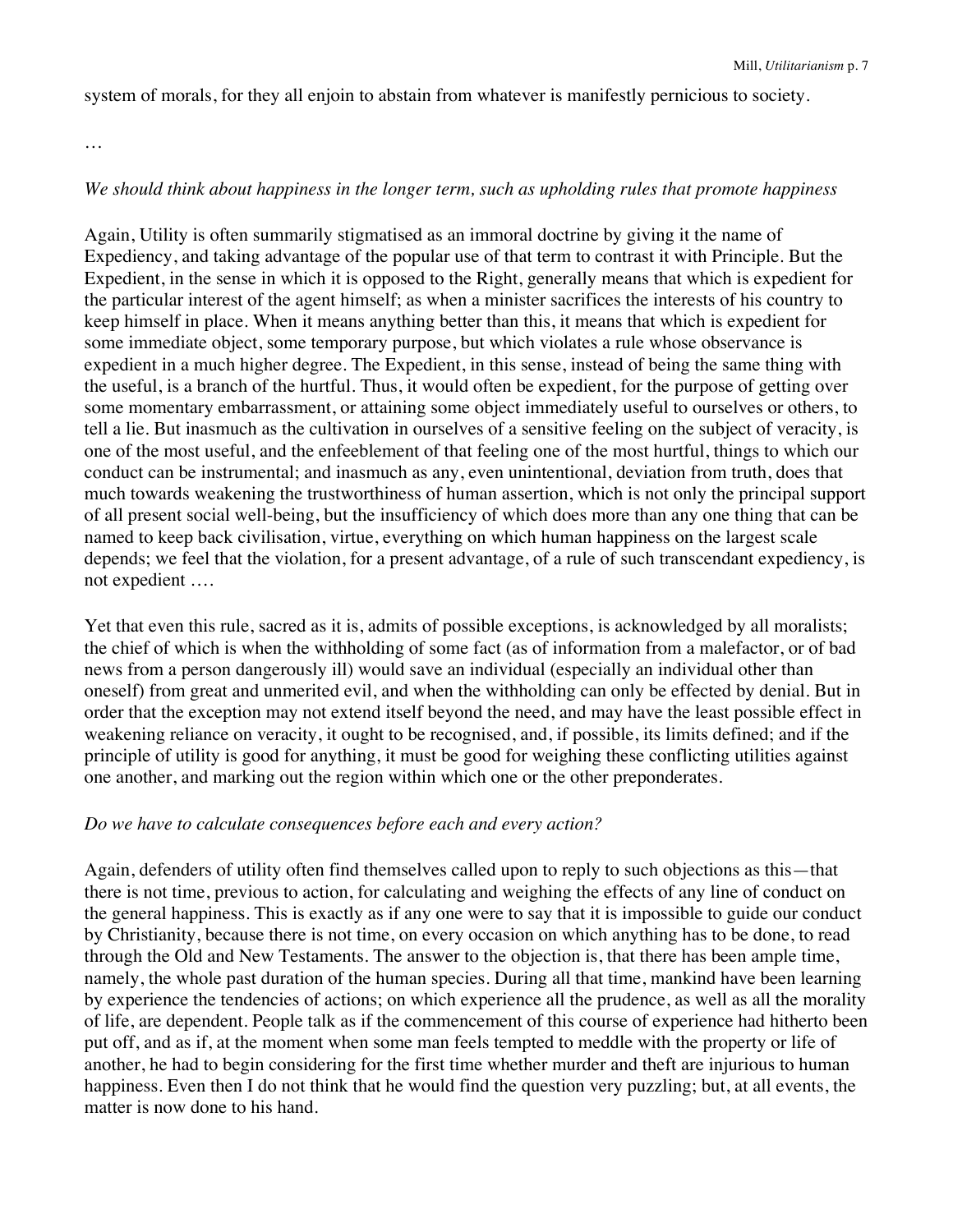It is truly a whimsical supposition that, if mankind were agreed in considering utility to be the test of morality, they would remain without any agreement as to what is useful, and would take no measures for having their notions on the subject taught to the young, and enforced by law and opinion. There is no difficulty in proving any ethical standard whatever to work ill, if we suppose universal idiocy to be conjoined with it; but on any hypothesis short of that, mankind must by this time have acquired positive beliefs as to the effects of some actions on their happiness; and the beliefs which have thus come down are the rules of morality for the multitude, and for the philosopher until he has succeeded in finding better. That philosophers might easily do this, even now, on many subjects; that the received code of ethics is by no means of divine right; and that mankind have still much to learn as to the effects of actions on the general happiness, I admit, or rather, earnestly maintain. The corollaries from the principle of utility, like the precepts of every practical art, admit of indefinite improvement, and, in a progressive state of the human mind, their improvement is perpetually going on.

But to consider the rules of morality as improvable, is one thing; to pass over the intermediate generalizations entirely, and endeavour to test each individual action directly by the first principle, is another. It is a strange notion that the acknowledgment of a first principle is inconsistent with the admission of secondary ones. To inform a traveler respecting the place of his ultimate destination, is not to forbid the use of landmarks and direction-posts on the way. The proposition that happiness is the end and aim of morality, does not mean that no road ought to be laid down to that goal, or that persons going thither should not be advised to take one direction rather than another. Men really ought to leave off talking a kind of nonsense on this subject, which they would neither talk nor listen to on other matters of practical concernment. Nobody argues that the art of navigation is not founded on astronomy, because sailors cannot wait to calculate the Nautical Almanac. Being rational creatures, they go to sea with it ready calculated; and all rational creatures go out upon the sea of life with their minds made up on the common questions of right and wrong, as well as on many of the far more difficult questions of wise and foolish. And this, as long as foresight is a human quality, it is to be presumed they will continue to do.

Whatever we adopt as the fundamental principle of morality, we require subordinate principles to apply it by; the impossibility of doing without them, being common to all systems, can afford no argument against any one in particular; but gravely to argue as if no such secondary principles could be had, and as if mankind had remained till now, and always must remain, without drawing any general conclusions from the experience of human life, is as high a pitch, I think, as absurdity has ever reached in philosophical controversy.

The remainder of the stock arguments against utilitarianism mostly consist in laying to its charge the common infirmities of human nature, and the general difficulties which embarrass conscientious persons in shaping their course through life. We are told that a utilitarian will be apt to make his own particular case an exception to moral rules, and, when under temptation, will see a utility in the breach of a rule, greater than he will see in its observance. … It is not the fault of any creed, but of the complicated nature of human affairs, that rules of conduct cannot be so framed as to require no exceptions, and that hardly any kind of action can safely be laid down as either always obligatory or always condemnable. There is no ethical creed which does not temper the rigidity of its laws, by giving a certain latitude, under the moral responsibility of the agent, for accommodation to peculiarities of circumstances; and under every creed, at the opening thus made, self-deception and dishonest casuistry get in. There exists no moral system under which there do not arise unequivocal cases of conflicting obligation. These are the real difficulties, the knotty points both in the theory of ethics, and in the conscientious guidance of personal conduct. They are overcome practically, with greater or with less success, according to the intellect and virtue of the individual; but it can hardly be pretended that any one will be the less qualified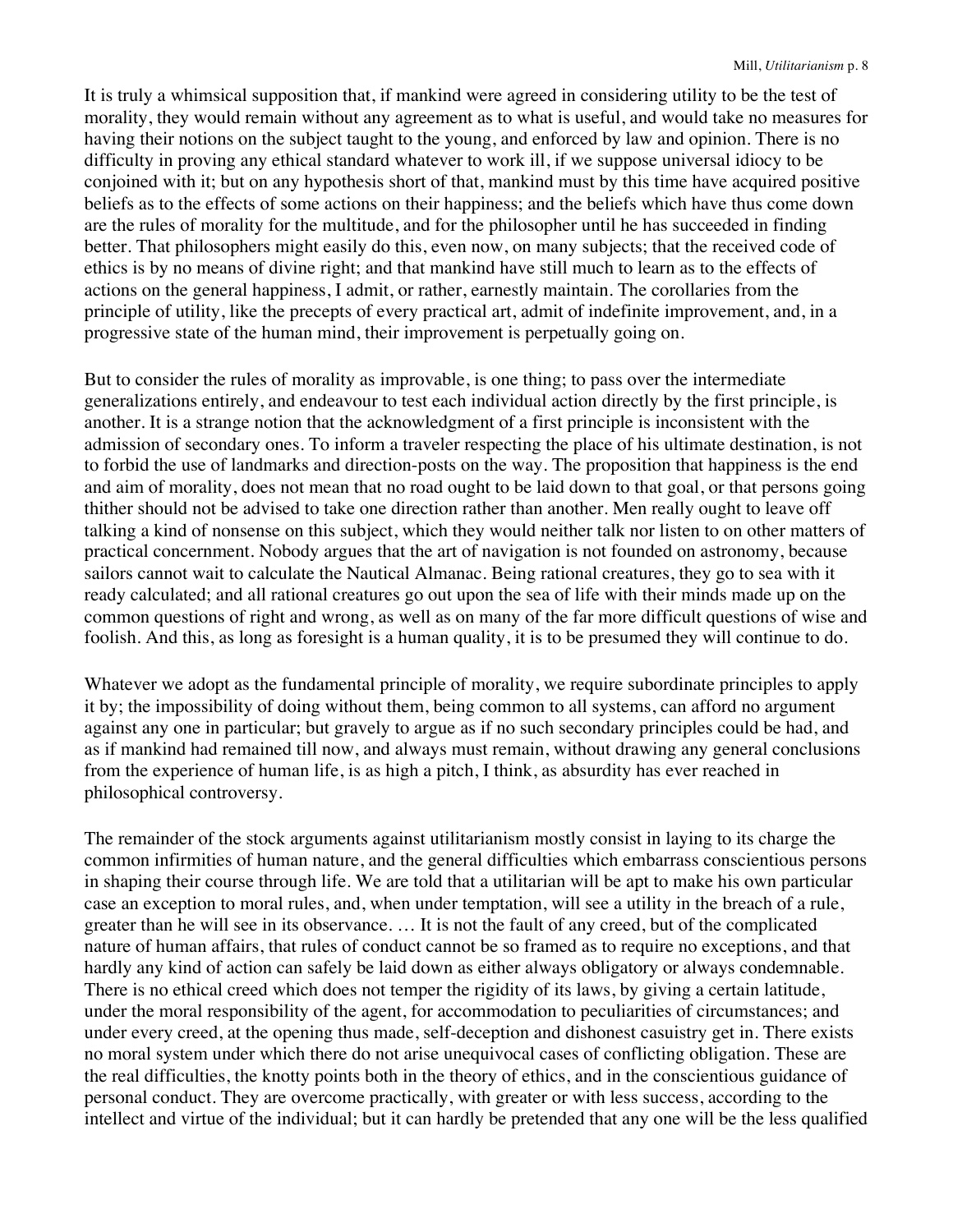for dealing with them, from possessing an ultimate standard to which conflicting rights and duties can be referred. If utility is the ultimate source of moral obligations, utility may be invoked to decide between them when their demands are incompatible.

Though the application of the standard may be difficult, it is better than none at all: while in other systems, the moral laws all claiming independent authority, there is no common umpire entitled to interfere between them; their claims to precedence one over another rest on little better than sophistry, and unless determined, as they generally are, by the unacknowledged influence of considerations of utility, afford a free scope for the action of personal desires and partialities. We must remember that only in these cases of conflict between secondary principles is it requisite that first principles should be appealed to. There is no case of moral obligation in which some secondary principle is not involved; and if only one, there can seldom be any real doubt which one it is, in the mind of any person by whom the principle itself is recognized.

#### Chapter II Notes

1. An opponent, whose intellectual and moral fairness is a pleasure to acknowledge (the Rev. J. Llewellyn Davies), has objected to this passage, saying, ' Surely the rightness or wrongness of saving, a man from drowning does depend very much upon the motive with which it is done. Suppose that a tyrant, when his enemy jumped into the sea to escape from him, saved him from drowning simply in order that he might inflict upon him more exquisite tortures, would it tend to clearness to speak of that rescue as a "morally right action "? Or suppose again, according to one of the stock illustrations of ethical inquiries, that a man betrayed a trust received from a friend, because the discharge of it would fatally injure that friend himself or some one belonging to him, would utilitarianism compel one to call the betrayal "a crime" as much as if it had been done from the meanest motive?'

I submit, that he who saves another from drowning in order to kill him by torture afterwards, does not differ only in motive from him who does the same thing from duty or benevolence; the act itself is different. The rescue of the man is, in the case supposed, only the necessary first step of an act far more atrocious than leaving him to drown would have been. Had Mr Davies said, "The rightness or wrongness of saving a man from drowning does depend very much—not upon the motive, but—'upon the *intention*', no utilitarian would have differed from him. Mr Davies, by an oversight too common not to be quite venial, has in this case confounded the very different ideas of Motive and Intention. There is no point which utilitarian thinkers (and Bentham pre-eminently) have taken more pains to illustrate than this. The morality of the action depends entirely upon the intention—that is, upon what the agent *wills to do*. But the motive, that is, the feeling which makes him will so to do, when it makes no difference in the act, makes none in the morality: though it makes a great difference in our moral estimation of the agent, especially if it indicates a good or a bad habitual *disposition*—a bent of character from which useful, or from which hurtful actions are likely to arise.

# Chapter IV OF WHAT SORT OF PROOF THE PRINCIPLE OF UTILITY IS SUSCEPTIBLE

It has already been remarked, that questions of ultimate ends do not admit of proof, in the ordinary acceptation of the term. To be incapable of proof by reasoning is common to all first principles, to the first premises of our knowledge, as well as to those of our conduct. But the former, being matters of fact, may be the subject of a direct appeal to the faculties which judge of fact—namely, our senses, and our internal consciousness. Can an appeal be made to the same faculties on questions of practical ends? Or by what other faculty is cognizance taken of them?

Questions about ends are, in other words, questions what things are desirable. The utilitarian doctrine is, that happiness is desirable, and the only thing desirable, as an end; all other things being only desirable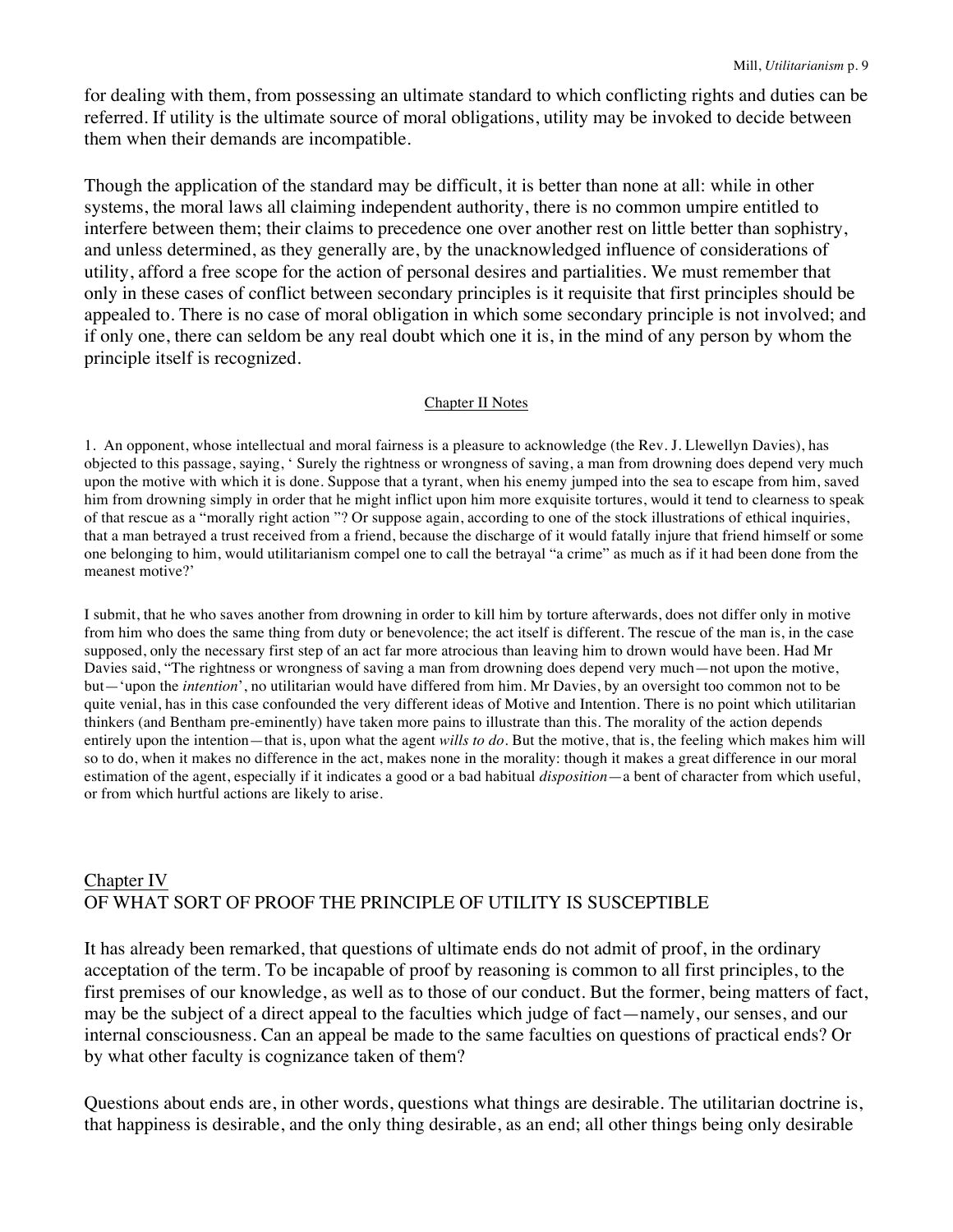as means to that end. What ought to be required of this doctrine, what conditions is it requisite that the doctrine should fulfill—to make good its claim to be believed?

The only proof capable of being given that an object is visible, is that people actually see it. The only proof that a sound is audible, is that people hear it; and so of the other sources of our experience. In like manner, I apprehend, the sole evidence it is possible to produce that anything is desirable, is that people do actually desire it. If the end which the utilitarian doctrine proposes to itself were not, in theory and in practice, acknowledged to be an end, nothing could ever convince any person that it was so. No reason can be given why the general happiness is desirable, except that each person, so far as he believes it to be attainable, desires his own happiness. This, however, being a fact, we have not only all the proof which the case admits of, but all which it is possible to require, that happiness is a good, that each person's happiness is a good to that person, and the general happiness, therefore, a good to the aggregate of all persons. Happiness has made out its title as *one* of the ends of conduct, and consequently one of the criteria of morality.

But it has not, by this alone, proved itself to be the sole criterion. To do that, it would seem, by the same rule, necessary to show, not only that people desire happiness, but that they never desire anything else. Now it is palpable that they do desire things which, in common language, are decidedly distinguished from happiness. They desire, for example, virtue, and the absence of vice, no less really than pleasure and the absence of pain. The desire of virtue is not as universal, but it is as authentic a fact, as the desire of happiness. And hence the opponents of the utilitarian standard deem that they have a right to infer that there are other ends of human action besides happiness, and that happiness is not the standard of approbation and disapprobation.

But does the utilitarian doctrine deny that people desire virtue, or maintain that virtue is not a thing to be desired? The very reverse. It maintains not only that virtue is to be desired, but that it is to be desired disinterestedly, for itself. Whatever may be the opinion of utilitarian moralists as to the original conditions by which virtue is made virtue, however they may believe (as they do) that actions and dispositions are only virtuous because they promote another end than virtue, yet this being granted, and it having been decided, from considerations of this description, what *is* virtuous, they not only place virtue at the very head of the things which are good as means to the ultimate end, but they also recognize as a psychological fact the possibility of its being, to the individual, a good in itself, without looking to any end beyond it; and hold, that the mind is not in a right state, not in a state conformable to Utility, not in the state most conducive to the general happiness, unless it does love virtue in this manner—as a thing desirable in itself, even although, in the individual instance, it should not produce those other desirable consequences which it tends to produce, and on account of which it is held to be virtue. This opinion is not, in the smallest degree, a departure from the Happiness principle. The ingredients of happiness are very various, and each of them is desirable in itself, and not merely when considered as swelling an aggregate. The principle of utility does not mean that any given pleasure, as music, for instance, or any given exemption from pain, as for example health, is to be looked upon as means to a collective something termed happiness, and to be desired on that account. They are desired and desirable in and for themselves; besides being means, they are a part of the end. Virtue, according to the utilitarian doctrine, is not naturally and originally part of the end, but it is capable of becoming so; and in those who love it disinterestedly it has become so, and is desired and cherished, not as a means to happiness, but as a part of their happiness.

To illustrate this farther, we may remember that virtue is not the only thing, originally a means, and which if it were not a means to anything else, would be and remain indifferent, but which by association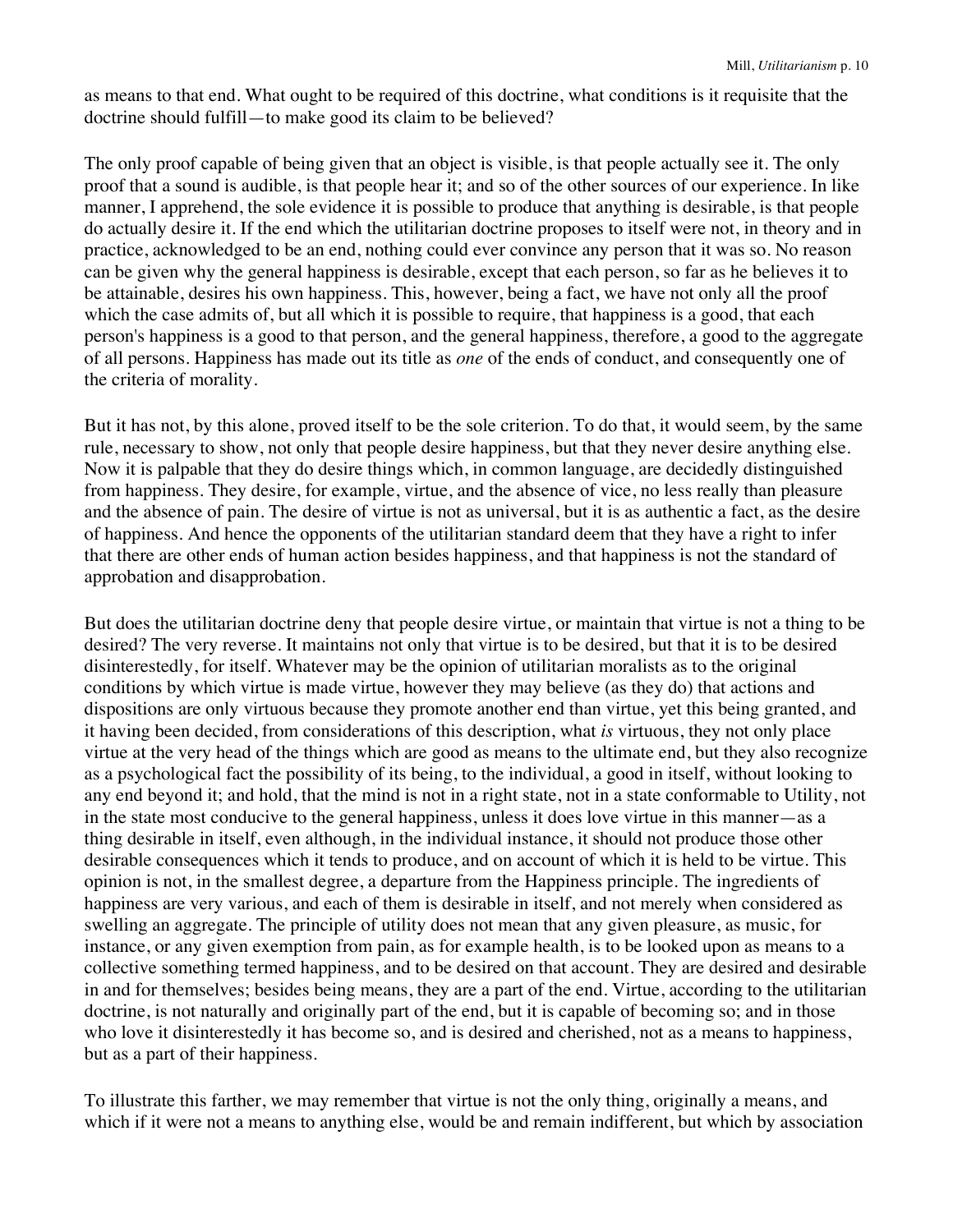with what it is a means to, comes to be desired for itself, and that too with the utmost intensity. What, for example, shall we say of the love of money? There is nothing originally more desirable about money than about any heap of glittering pebbles. Its worth is solely that of the things which it will buy; the desires for other things than itself, which it is a means of gratifying. Yet the love of money is not only one of the strongest moving forces of human life, but money is, in many cases, desired in and for itself; the desire to possess it is often stronger than the desire to use it, and goes on increasing when all the desires which point to ends beyond it, to be compassed by it, are falling off. It may, then, be said truly, that money is desired not for the sake of an end, but as part of the end. From being a means to happiness, it has come to be itself a principal ingredient of the individual's conception of happiness. The same may be said of the majority of the great objects of human life: power, for example, or fame; except that to each of these there is a certain amount of immediate pleasure annexed, which has at least the semblance of being naturally inherent in them—a thing which cannot be said of money. Still, however, the strongest natural attraction, both of power and of fame, is the immense aid they give to the attainment of our other wishes; and it is the strong association thus generated between them and all our objects of desire, which gives to the direct desire of them the intensity it often assumes, so as in some characters to surpass in strength all other desires. In these cases the means have become a part of the end, and a more important part of it than any of the things which they are means to. What was once desired as an instrument for the attainment of happiness, has come to be desired for its own sake. In being desired for its own sake it is, however, desired as *part* of happiness. The person is made, or thinks he would be made, happy by its mere possession; and is made unhappy by failure to obtain it. The desire of it is not a different thing from the desire of happiness, any more than the love of music, or the desire of health. They are included in happiness. They are some of the elements of which the desire of happiness is made up. Happiness is not an abstract idea, but a concrete whole; and these are some of its parts. And the utilitarian standard sanctions and approves their being so. Life would be a poor thing, very ill provided with sources of happiness, if there were not this provision of nature, by which things originally indifferent, but conducive to, or otherwise associated with, the satisfaction of our primitive desires, become in themselves sources of pleasure more valuable than the primitive pleasures, both in permanency, in the space of human existence that they are capable of covering, and even in intensity.

Virtue, according to the utilitarian conception, is a good of this description. There was no original desire of it, or motive to it, save its conduciveness to pleasure, and especially to protection from pain. But through the association thus formed, it may be felt a good in itself, and desired as such with as great intensity as any other good; and with this difference between it and the love of money, of power, or of fame—that all of these may, and often do, render the individual noxious to the other members of the society to which he belongs, whereas there is nothing which makes him so much a blessing to them as the cultivation of the disinterested love of virtue. And consequently, the utilitarian standard, while it tolerates and approves those other acquired desires, up to the point beyond which they would be more injurious to the general happiness than promotive of it, enjoins and requires the cultivation of the love of virtue up to the greatest strength possible, as being above all things important to the general happiness.

It results from the preceding considerations, that there is in reality nothing desired except happiness. Whatever is desired otherwise than as a means to some end beyond itself, and ultimately to happiness, is desired as itself a part of happiness, and is not desired for itself until it has become so. Those who desire virtue for its own sake, desire it either because the consciousness of it is a pleasure, or because the consciousness of being without it is a pain, or for both reasons united; as in truth the pleasure and pain seldom exist separately, but almost always together—the same person feeling pleasure in the degree of virtue attained, and pain in not having attained more. If one of these gave him no pleasure, and the other no pain, he would not love or desire virtue, or would desire it only for the other benefits which it might produce to himself or to persons whom he cared for.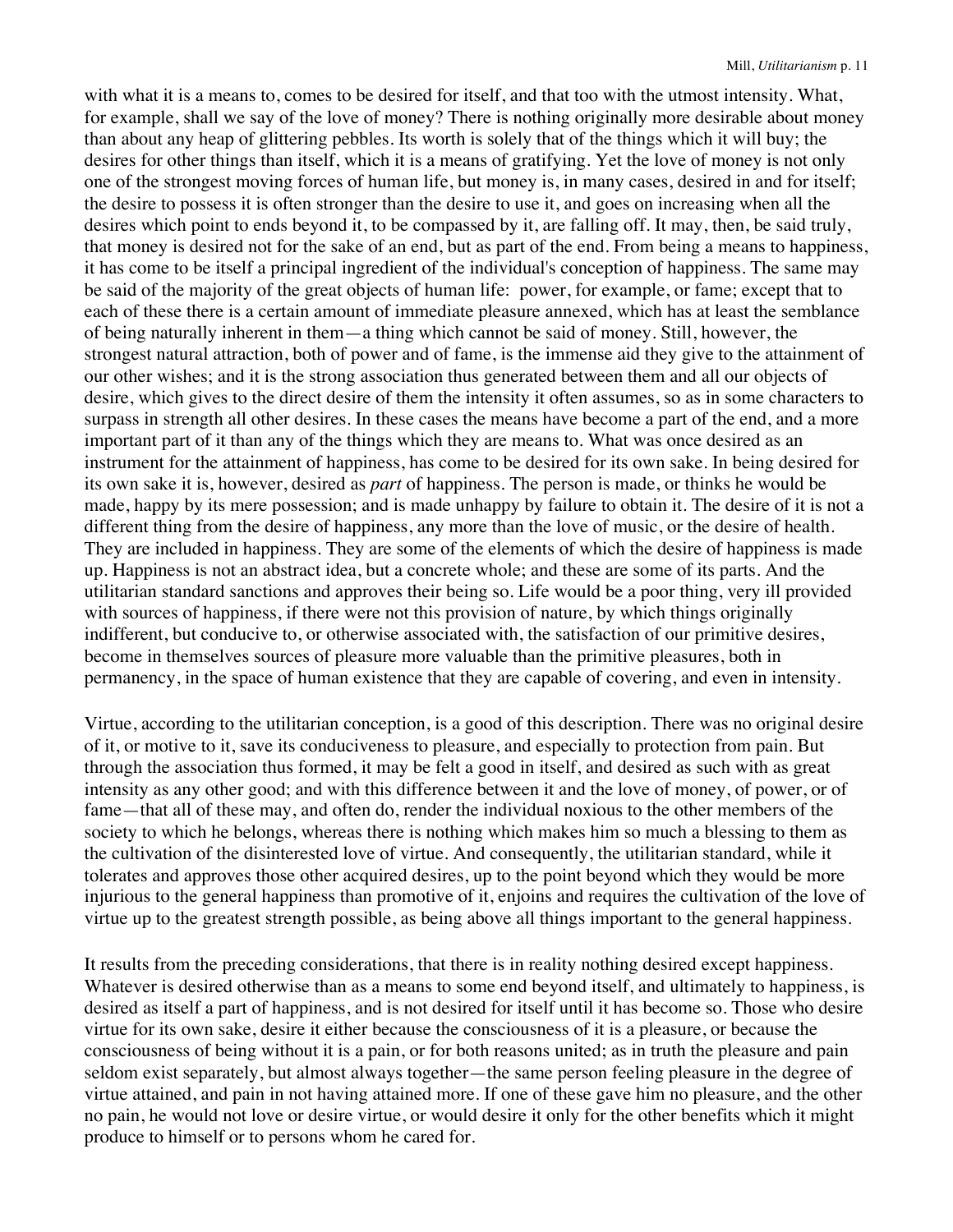We have now, then, an answer to the question, of what sort of proof the principle of utility is susceptible. If the opinion which I have now stated is psychologically true—if human nature is so constituted as to desire nothing which is not either a part of happiness or a means of happiness, we can have no other proof, and we require no other, that these are the only things desirable. If so, happiness is the sole end of human action, and the promotion of it the test by which to judge of all human conduct; from whence it necessarily follows that it must be the criterion of morality, since a part is included in the whole.

And now to decide whether this is really so; whether mankind do desire nothing for itself but that which is a pleasure to them, or of which the absence is a pain; we have evidently arrived at a question of fact and experience, dependent, like all similar questions, upon evidence. It can only be determined by practiced self-consciousness and self-observation, assisted by observation of others. I believe that these sources of evidence, impartially consulted, will declare that desiring a thing and finding it pleasant, aversion to it and thinking of it as painful, are phenomena entirely inseparable, or rather two parts of the same phenomenon—in strictness of language, two different modes of naming the same psychological fact; that to think of an object as desirable (unless for the sake of its consequences), and to think of it as pleasant, are one and the same thing; and that to desire anything, except in proportion as the idea of it is pleasant, is a physical and metaphysical impossibility.

So obvious does this appear to me, that I expect it will hardly be disputed; and the objection made will be, not that desire can possibly be directed to anything ultimately except pleasure and exemption from pain, but that the will is a different thing from desire; that a person of confirmed virtue, or any other person whose purposes are fixed, carries out his purposes without any thought of the pleasure he has in contemplating them, or expects to derive from their fulfillment; and persists in acting on them, even though these pleasures are much diminished, by changes in his character or decay of his passive sensibilities, or are outweighed by the pains which the pursuit of the purposes may bring upon him. All this I fully admit, and have stated it elsewhere, as positively and emphatically as any one. Will, the active phenomenon, is a different thing from desire, the state of passive sensibility, and though originally an offshoot from it, may in time take root and detach itself from the parent stock; so much so, that in the case of an habitual purpose, instead of willing the thing because we desire it, we often desire it only because we will it. This, however, is but an instance of that familiar fact, the power of habit, and is nowise confined to the case of virtuous actions. Many indifferent things, which men originally did from a motive of some sort, they continue to do from habit. Sometimes this is done unconsciously, the consciousness coming only after the action; at other times with conscious volition, but volition which has become habitual, and is put in operation by the force of habit, in opposition perhaps to the deliberate preference, as often happens with those who have contracted habits of vicious or hurtful indulgence.

Third and last comes the case in which the habitual act of will in the individual instance is not in contradiction to the general intention prevailing at other times, but in fulfillment of it, as in the case of the person of confirmed virtue, and of all who pursue deliberately and consistently any determinate end. The distinction between will and desire thus understood is an authentic and highly important psychological fact; but the fact consists solely in this—that will, like all other parts of our constitution, is amenable to habit, and that we may will from habit what we no longer desire for itself or desire only because we will it. It is not the less true that will, in the beginning, is entirely produced by desire; including in that term the repelling influence of pain as well as the attractive one of pleasure. Let us take into consideration, no longer the person who has a confirmed will to do right, but him in whom that virtuous will is still feeble, conquerable by temptation, and not to be fully relied on; by what means can it be strengthened? How can the will to be virtuous, where it does not exist in sufficient force, be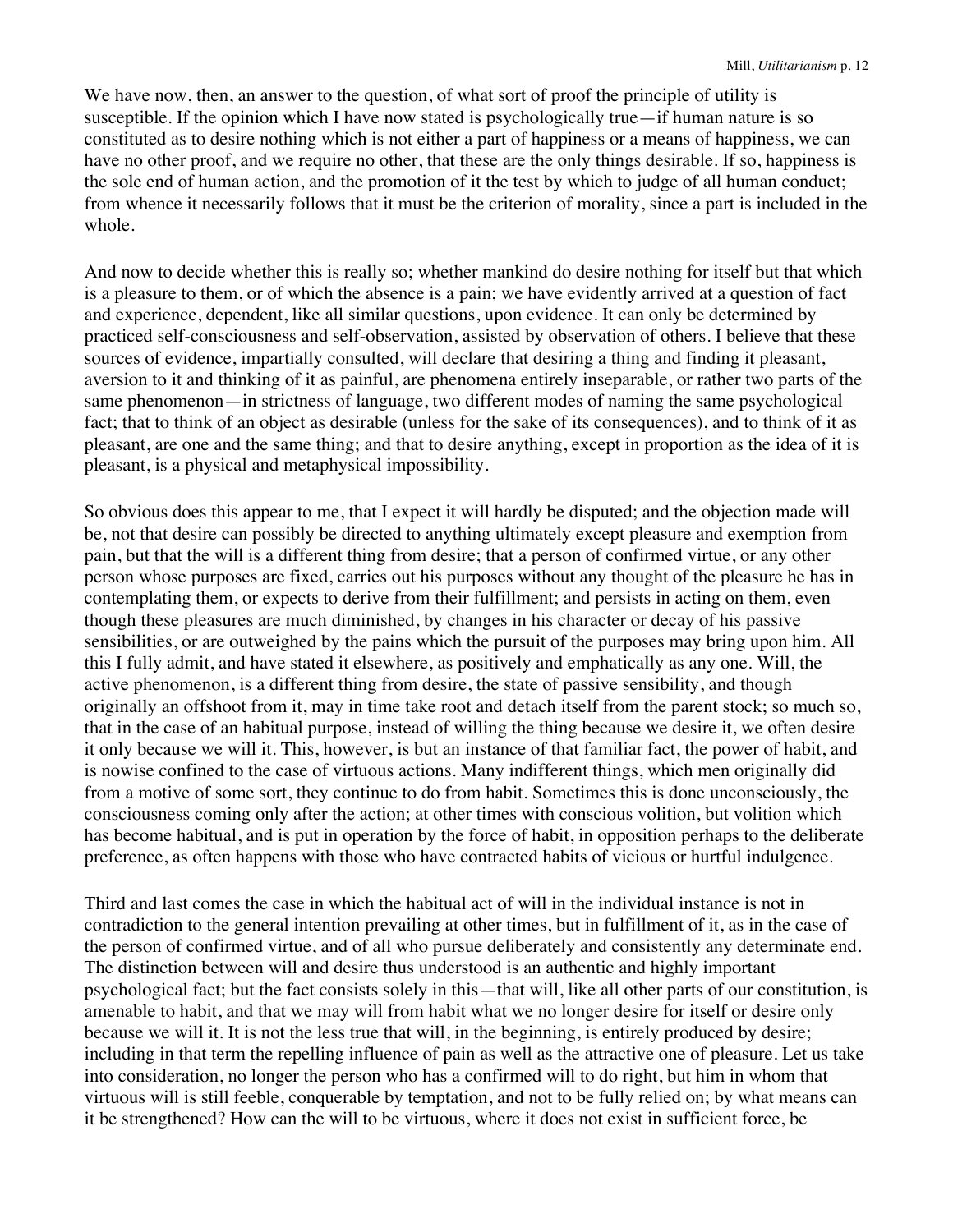implanted or awakened? Only by making the person *desire* virtue—by making him think of it in a pleasurable light, or of its absence in a painful one. It is by associating the doing right with pleasure, or the doing wrong with pain, or by eliciting and impressing and bringing home to the person's experience the pleasure naturally involved in the one or the pain in the other, that it is possible to call forth that will to be virtuous, which, when confirmed, acts without any thought of either pleasure or pain. Will is the child of desire, and passes out of the dominion of its parent only to come under that of habit. That which is the result of habit affords no presumption of being intrinsically good; and there would be no reason for wishing that the purpose of virtue should become independent of pleasure and pain, were it not that the influence of the pleasurable and painful associations which prompt to virtue is not sufficiently to be depended on for unerring constancy of action until it has acquired the support of habit. Both in feeling and in conduct, habit is the only thing which imparts certainty; and it is because of the importance to others of being able to rely absolutely on one's feelings and conduct, and to oneself of being able to rely on one's own, that the will to do right ought to be cultivated into this habitual independence. In other words, this state of the will is a means to good, not intrinsically a good; and does not contradict the doctrine that nothing is a good to human beings but in so far as it is either itself pleasurable, or a means of attaining pleasure or averting pain.

But if this doctrine be true, the principle of utility is proved. Whether it is so or not, must now be left to the consideration of the thoughtful reader.

# Chapter V ON THE CONNECTION BETWEEN JUSTICE AND UTILITY

In all ages of speculation, one of the strongest obstacles to the reception of the doctrine that Utility or Happiness is the criterion of right and wrong, has been drawn from the idea of justice. The powerful sentiment, and apparently clear perception, which that word recalls with a rapidity and certainty resembling an instinct, have seemed to the majority of thinkers to point to an inherent quality in things; to show that the just must have an existence in Nature as something absolute, generically distinct from every variety of the Expedient, and, in idea, opposed to it, though (as is commonly acknowledged) never, in the long run, disjoined from it in fact.

…

…[I]t is necessary to attempt to ascertain what is the distinguishing character of justice, or of injustice; what is the quality, or whether there is any quality, attributed in common to all modes of conduct designated as unjust (for justice, like many other moral attributes, is best defined by its opposite), and distinguishing them from such modes of conduct as are disapproved, but without having that particular epithet of disapprobation applied to them. …

To find the common attributes of a variety of objects, it is necessary to begin by surveying the objects themselves in the concrete. Let us therefore advert successively to the various modes of action, and arrangements of human affairs, which are classed, by universal or widely spread opinion, as Just or as Unjust. The things well known to excite the sentiments associated with those names are of a very multifarious character. I shall pass them rapidly in review, without studying any particular arrangement.

In the first place, it is mostly considered unjust to deprive any one of his personal liberty, his property, or any other thing which belongs to him by law. Here, therefore, is one instance of the application of the terms just and unjust in a perfectly definite sense, namely, that it is just to respect, unjust to violate, the *legal rights* of any one. …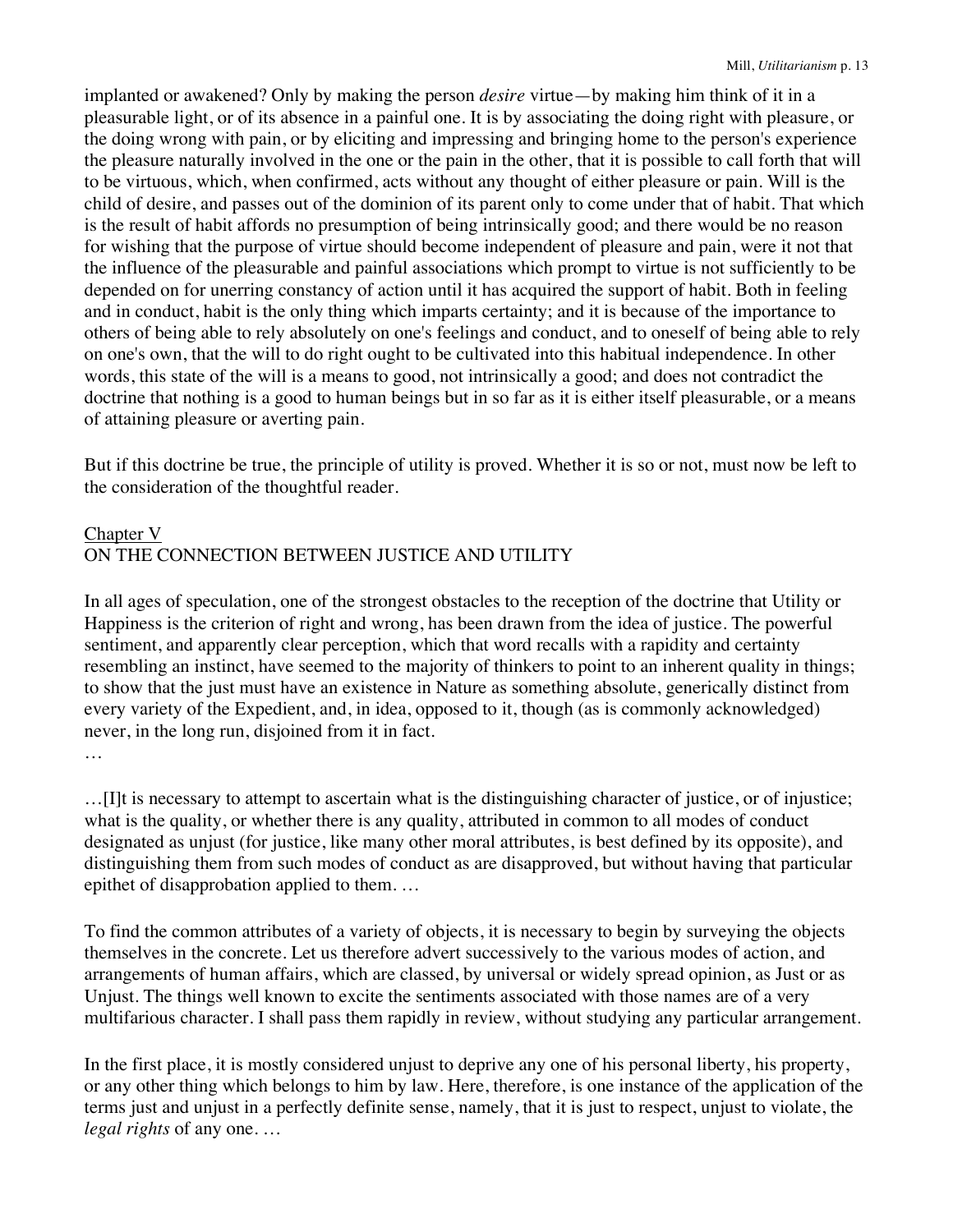Secondly; the legal rights of which he is deprived, may be rights which *ought* not to have belonged to him; in other words, the law which confers on him these rights, may be a bad law. ... [I]t seems to be universally admitted that there may be unjust laws, and that law, consequently, is not the ultimate criterion of justice, but may give to one person a benefit, or impose on another an evil, which justice condemns. When, however, a law is thought to be unjust, it seems always to be regarded as being so in the same way in which a breach of law is unjust, namely, by infringing somebody's right; which, as it cannot in this case be a legal right, receives a different appellation, and is called a moral right. We may say, therefore, that a second case of injustice consists in taking or withholding from any person that to which he has a *moral right*.

Thirdly, it is universally considered just that each person should obtain that (whether good or evil) which he *deserves*, and unjust that he should obtain a good, or be made to undergo an evil, which he does not deserve. This is, perhaps, the clearest and most emphatic form in which the idea of justice is conceived by the general mind. …

Fourthly, it is confessedly unjust to *break faith* with any one: to violate an engagement, either express or implied, or disappoint expectations raised by our conduct, at least if we have raised those expectations knowingly and voluntarily. ...

Fifthly, it is, by universal admission, inconsistent with justice to be *partial*—to show favour or preference to one person over another, in matters to which favour and preference do not properly apply. …

Nearly allied to the idea of impartiality is that of *equality*, which often enters as a component part both into the conception of justice and into the practice of it, and, in the eyes of many persons, constitutes its essence. But in this, still more than in any other case, the notion of justice varies in different persons, and always conforms in its variations to their notion of utility. …

Among so many diverse applications of the term "justice," which yet is not regarded as ambiguous, it is a matter of some difficulty to seize the mental link which holds them together, and on which the moral sentiment adhering to the term essentially depends. ....

…[T]he idea of penal sanction, which is the essence of law, enters not only into the conception of injustice, but into that of any kind of wrong. We do not call anything wrong, unless we mean to imply that a person ought to be punished in some way or other for doing it— if not by law, by the opinion of his fellow-creatures; if not by opinion, by the reproaches of his own conscience. This seems the real turning point of the distinction between morality and simple expediency. It is a part of the notion of Duty in every one of its forms, that a person may rightfully be compelled to fulfill it. Duty is a thing which may be exacted from a person, as one exacts a debt. Unless we think that it may be exacted from him, we do not call it his duty. Reasons of prudence, or the interest of other people, may militate against actually exacting it; but the person himself, it is clearly understood, would not be entitled to complain. There are other things, on the contrary, which we wish that people should do; which we like or admire them for doing, perhaps dislike or despise them for not doing, but yet admit that they are not bound to do; it is not a case of moral obligation; we do not blame them, that is, we do not think that they are proper objects of punishment. How we come by these ideas of deserving and not deserving punishment, will appear, perhaps, in the sequel; but I think there is no doubt that this distinction lies at the bottom of the notions of right and wrong; that we call any conduct wrong, or employ, instead, some other term of dislike or disparagement, according as we think that the person ought, or ought not, to be punished for it;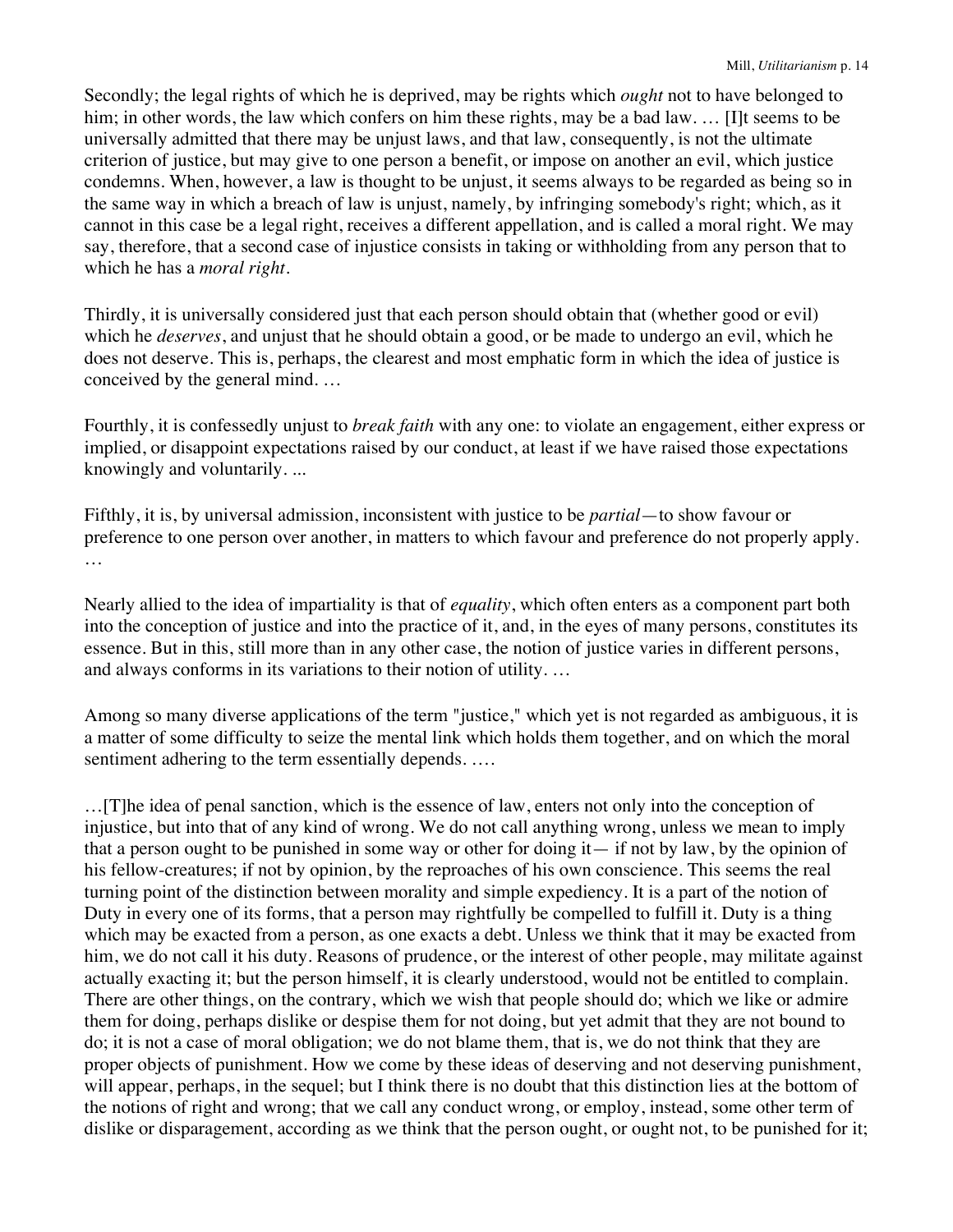and we say, it would be right, to do so and so, or merely that it would be desirable or laudable, according as we would wish to see the person whom it concerns, compelled, or only persuaded and exhorted, to act in that manner.

This, therefore, being the characteristic difference which marks off, not justice, but morality in general, from the remaining provinces of Expediency and Worthiness; the character is still to be sought which distinguishes justice from other branches of morality. Now it is known that ethical writers divide moral duties into two classes, denoted by the ill-chosen expressions, duties of perfect and of imperfect obligation; the latter being those in which, though the act is obligatory, the particular occasions of performing it are left to our choice, as in the case of charity or beneficence, which we are indeed bound to practice, but not towards any definite person, nor at any prescribed time. In the more precise language of philosophic jurists, duties of perfect obligation are those duties in virtue of which a correlative right resides in some person or persons; duties of imperfect obligation are those moral obligations which do not give birth to any right. I think it will be found that this distinction exactly coincides with that which exists between justice and the other obligations of morality. In our survey of the various popular acceptations of justice, the term appeared generally to involve the idea of a personal right—a claim on the part of one or more individuals, like that which the law gives when it confers a proprietary or other legal right. Whether the injustice consists in depriving a person of a possession, or in breaking faith with him, or in treating him worse than he deserves, or worse than other people who have no greater claims in each case the supposition implies two things---a wrong done, and some assignable person who is wronged. Injustice may also be done by treating a person better than others; but the wrong in this case is to his competitors, who are also assignable persons.

It seems to me that this feature in the case—a right in some person, correlative to the moral obligation constitutes the specific difference between justice, and generosity or beneficence. Justice implies something which it is not only right to do, and wrong not to do, but which some individual person can claim from us as his moral right. No one has a moral right to our generosity or beneficence, because we are not morally bound to practice those virtues towards any given individual. And it will be found with respect to this, as to every correct definition, that the instances which seem to conflict with it are those which most confirm it. For if a moralist attempts, as some have done, to make out that mankind generally, though not any given individual, have a right to all the good we can do them, he at once, by that thesis, includes generosity and beneficence within the category of justice. He is obliged to say, that our utmost exertions are *due* to our fellow creatures, thus assimilating them to a debt; or that nothing less can be a sufficient *return* for what society does for us, thus classing the case as one of gratitude; both of which are acknowledged cases of justice. Wherever there is right, the case is one of justice, and not of the virtue of beneficence; and whoever does not place the distinction between justice and morality in general, where we have now placed it, will be found to make no distinction between them at all, but to merge all morality in justice.

…

I have, throughout, treated the idea of a *right* residing in the injured person, and violated by the injury, not as a separate element in the composition of the idea and sentiment, but as one of the forms in which the other two elements clothe themselves. These elements are, a hurt to some assignable person or persons on the one hand, and a demand for punishment on the other. An examination of our own minds, I think, will show, that these two things include all that we mean when we speak of violation of a right. When we call anything a person's right, we mean that he has a valid claim on society to protect him in the possession of it, either by the force of law, or by that of education and opinion. If he has what we consider a sufficient claim, on whatever account, to have something guaranteed to him by society, we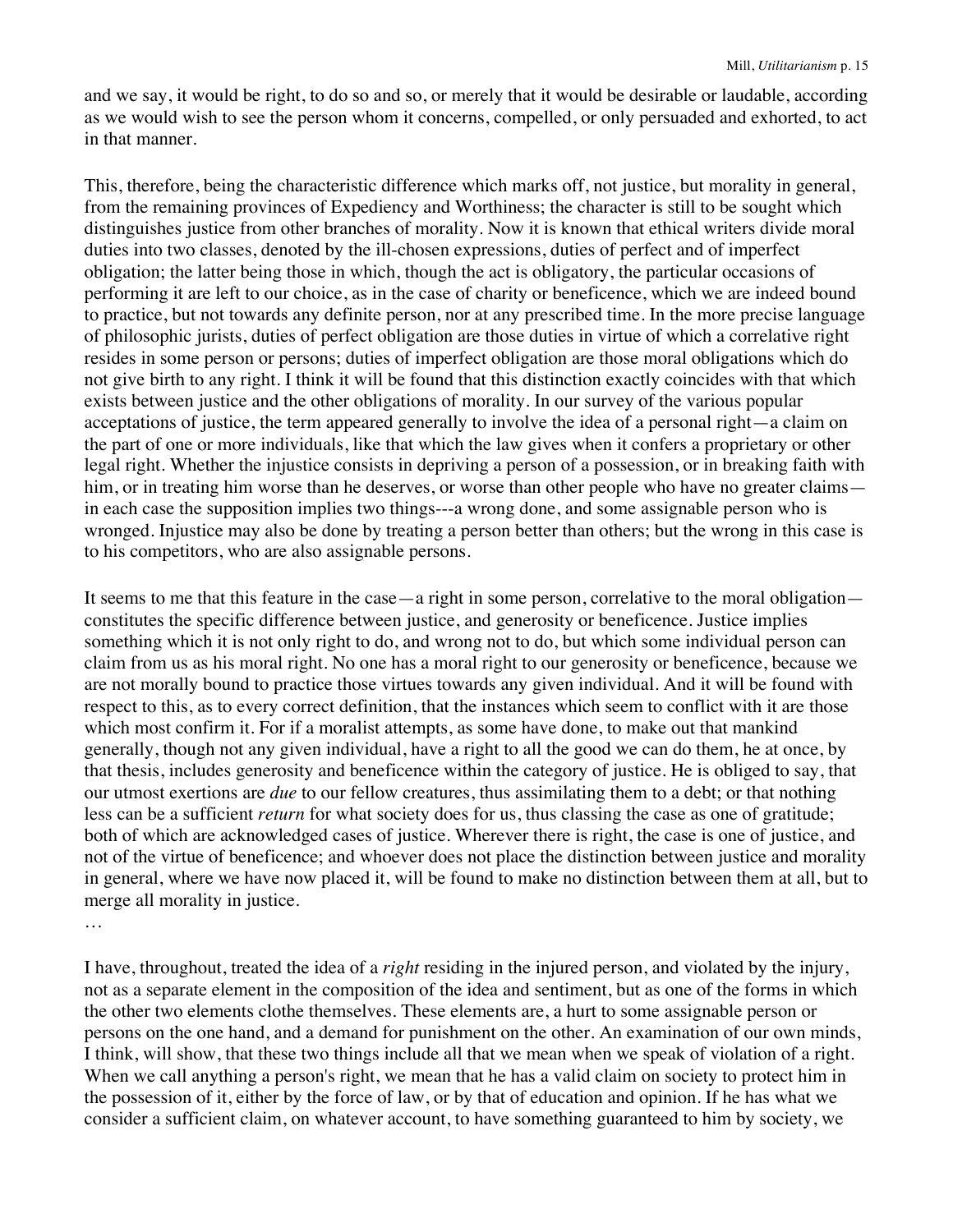say that he has a right to it. If we desire to prove that anything does not belong to him by right, we think this done as soon as it is admitted that society ought not to take measures for securing it to him, but should leave him to chance, or to his own exertions. Thus, a person is said to have a right to what he can earn in fair professional competition, because society ought not to allow any other person to hinder him from endeavoring to earn in that manner as much as he can. But he has not a right to three hundred ayear, though he may happen to be earning it; because society is not called on to provide that he shall earn that sum. On the contrary, if he owns ten thousand pounds three per cent stock, he *has* a right to three hundred a-year because society has come under an obligation to provide him with an income of that amount.

To have a right, then, is, I conceive, to have something which society ought to defend me in the possession of. If the objector goes on to ask, why it ought? I can give him no other reason than general utility. If that expression does not seem to convey a sufficient feeling of the strength of the obligation, nor to account for the peculiar energy of the feeling, it is because there goes to the composition of the sentiment, not a rational only, but also an animal element—the thirst for retaliation; and this thirst derives its intensity, as well as its moral justification, from the extraordinarily important and impressive kind of utility which is concerned. The interest involved is that of security, to every one's feelings the most vital of all interests. All other earthly benefits are needed by one person, not needed by another; and many of them can, if necessary, be cheerfully foregone, or replaced by something else; but security no human being can possibly do without; on it we depend for all our immunity from evil, and for the whole value of all and every good, beyond the passing moment; since nothing but the gratification of the instant could be of any worth to us, if we could be deprived of anything the next instant by whoever was momentarily stronger than ourselves.

Now this most indispensable of all necessaries, after physical nutriment, cannot be had, unless the machinery for providing it is kept unintermittedly in active play. Our notion, therefore, of the claim we have on our fellow-creatures to join in making safe for us the very groundwork of our existence, gathers feelings around it so much more intense than those concerned in any of the more common cases of utility, that the difference in degree (as is often the case in psychology) becomes a real difference in kind. The claim assumes that character of absoluteness, that apparent infinity, and incommensurability with all other considerations, which constitute the distinction between the feeling of right and wrong and that of ordinary expediency and inexpediency. The feelings concerned are so powerful, and we count so positively on finding a responsive feeling in others (all being alike interested), that *ought* and *should* grow into *must*, and recognized indispensability becomes a moral necessity, analogous to physical, and often not inferior to it in binding force.

…

… I account the justice which is grounded on utility to be the chief part, and incomparably the most sacred and binding part, of all morality. Justice is a name for certain classes of moral rules, which concern the essentials of human well-being more nearly, and are therefore of more absolute obligation, than any other rules for the guidance of life; and the notion which we have found to be of the essence of the idea of justice—that of a right residing in an individual—implies and testifies to this more binding obligation.

The moral rules which forbid mankind to hurt one another (in which we must never forget to include wrongful interference with each other's freedom) are more vital to human well-being than any maxims, however important, which only point out the best mode of managing some department of human affairs.